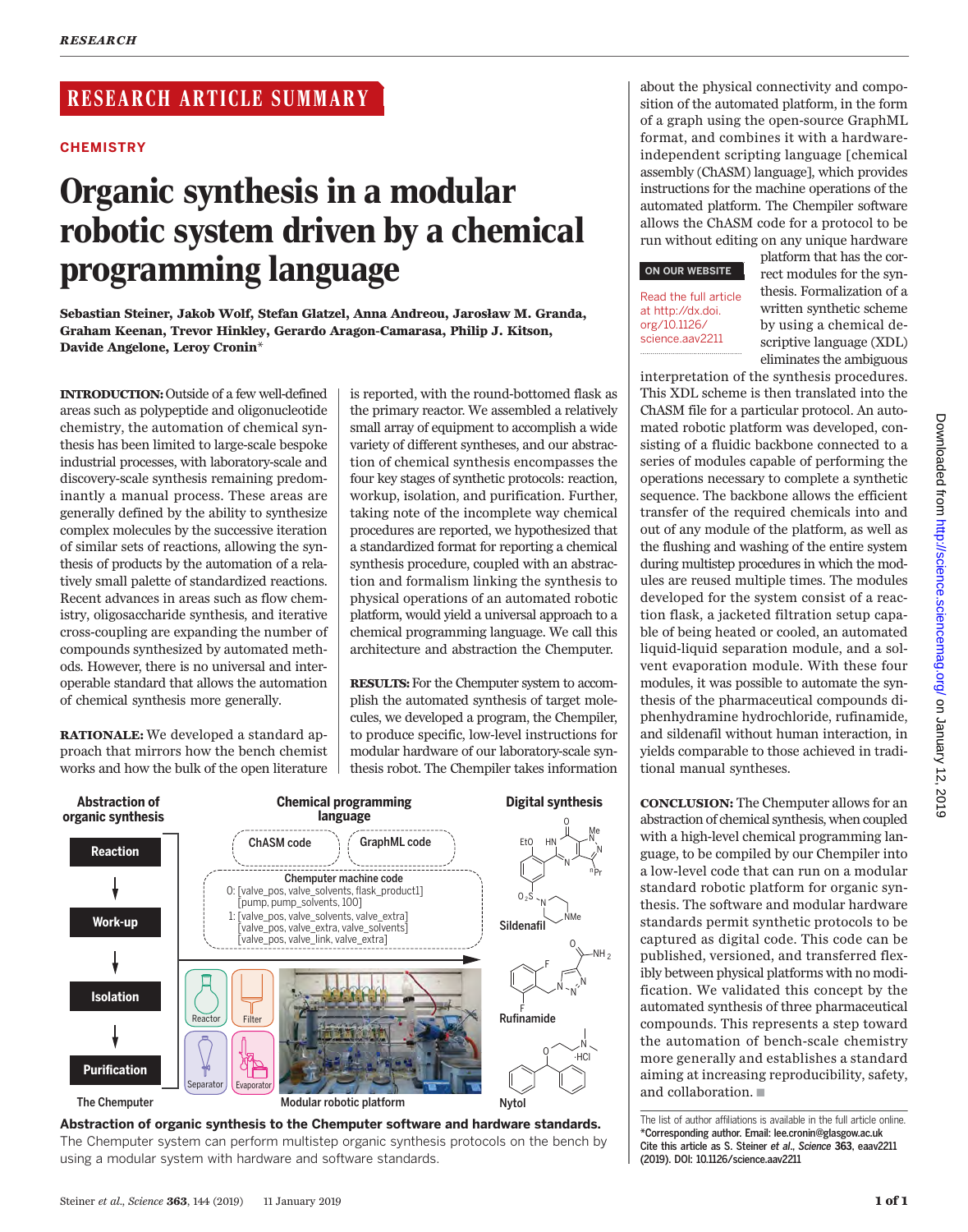# RESEARCH ARTICLE

## **CHEMISTRY**

# Organic synthesis in a modular robotic system driven by a chemical programming language

Sebastian Steiner<sup>1\*</sup>, Jakob Wolf<sup>1</sup>, Stefan Glatzel<sup>1</sup>, Anna Andreou<sup>1</sup>, Jarosław M. Granda $^1$ , Graham Keenan $^1$ , Trevor Hinkley $^1$ , Gerardo Aragon-Camarasa $^{1,2},$ Philip J. Kitson $^1$ , Davide Angelone $^1$ , Leroy Cronin $^1\!+\!$ 

The synthesis of complex organic compounds is largely a manual process that is often incompletely documented. To address these shortcomings, we developed an abstraction that maps commonly reported methodological instructions into discrete steps amenable to automation. These unit operations were implemented in a modular robotic platform by using a chemical programming language that formalizes and controls the assembly of the molecules. We validated the concept by directing the automated system to synthesize three pharmaceutical compounds, diphenhydramine hydrochloride, rufinamide, and sildenafil, without any human intervention. Yields and purities of products and intermediates were comparable to or better than those achieved manually. The syntheses are captured as digital code that can be published, versioned, and transferred flexibly between platforms with no modification, thereby greatly enhancing reproducibility and reliable access to complex molecules.

**Example [2](#page-8-0)** he automation of chemical synthesis is currently expanding, and this is driven by the availability of digital labware. The field currently encompasses areas as diverse as the design of new reactions (*1*), chem he automation of chemical synthesis is currently expanding, and this is driven by the availability of digital labware. The field currently encompasses areas as diverse as the design of new reactions (*I*), chemistry in mization  $(3, 4)$  $(3, 4)$  $(3, 4)$  $(3, 4)$  $(3, 4)$ , flow chemistry  $(5)$  $(5)$  $(5)$  for reaction optimization and scale up, and even full automation of the synthesis laboratory  $(6)$  $(6)$  $(6)$ . Established technologies such as the automated synthesis of peptides  $(7)$  $(7)$  $(7)$  and oligonucleotides  $(8)$  $(8)$  $(8)$ , flow chemistry ([9](#page-8-0)), and high-throughput experimentation  $(6)$  $(6)$  $(6)$  are mainstays of modern chemistry, whereas emerging technologies such as automated oligosaccharide synthesis ([10](#page-8-0)) and iterative cross-coupling ([1](#page-8-0)) have the potential to further transform the chemical sciences. Each of these examples, however, relies on a distinct protocol, as no current digital automation standard exists for computer control of chemical reactions  $(11)$  $(11)$  $(11)$ . Hence, no general programming language is available for chemical operations that can direct the synthesis of organic compounds on an affordable, flexible, modular platform accessible to synthetic chemists and that could, in principle, encompass all synthetic organic chemistry. This situation is comparable to the era before digital programmable computers, when existing computational devices were fixed to a dedicated problem.

A generalized approach to automating chemical synthesis would be beneficial because making compounds is one of the most labor-intensive branches of chemistry, requiring manual execution of a range of unit operations such as reagent mixing, liquid-liquid extractions, or filtrations. Despite the modular nature of the operations, standardization and automation are still severely limited. Furthermore, the ambiguous way in which synthetic protocols are communicated has contributed to a mounting reproducibility crisis ([12](#page-8-0)). Syntheses are reported in prose, omitting many details explaining exactly how operations were carried out and making many assumptions about the skill level of the researcher repeating the process. We hypothesized that a more standardized format for reporting a chemical synthesis procedure, coupled with an abstraction and formalism linking the synthesis to the physical operations, could yield a universal approach to a chemical programming language; we call this architecture and abstraction the Chemputer.

In developing the Chemputer platform, we wanted to build on the 200 or more years of chemical literature and the experience of the many thousands of bench chemists active in the world today in a way that would naturally lead to a standardization embodied in a codified standard recipe, or chemical code, for molecular synthesis. For this to be possible, it was essential that the approach mirror the way the bench chemist works. As our key reaction module for implementation of the Chemputer, we selected the round-bottomed flask for batch synthesis, with well-defined inputs and outputs, because most protocols already published for complex molecule synthesis rely on this type of apparatus. Next, we identified the four key stages of a synthetic protocol from our abstraction: reaction, workup, isolation, and purification. These stages can be subdivided into several unit operations, which in turn are implemented in a specific automated platform.

## Developing code for chemistry

By developing control software as well as hardware modules for laboratory-scale synthesis that can be automatically cleaned and reused in subsequent reaction steps, we were able to define a process for combining individual unit operations into full, multistep syntheses to produce desired products autonomously (Fig. 1A). For the Chemputer to operate as shown in Fig. 1B, the states of the inputs, reactor, and outputs must be defined and controlled programmatically. We therefore created a Chempiler, which is a program to produce specific low-level instructions for the modules that constitute the Chemputer architecture. The Chempiler can run commands used to control the modular platform from our abstraction layer, so that a typical written scheme can be turned into a specific code to run the modules with ease. Every module was then designed with drivers for the device or equipment and a standardized application programming interface (API) exposing the instruction set to the Chempiler (Fig. 2). The use of a program coupled to the Chemputer architecture allows users to directly run published syntheses without reconfiguration, provided the necessary modules and drivers are present within their system. Thus, the practical implementation of the Chemputer architecture converts digital code to chemical synthesis operations in accordance with the standard protocol of a chemical reaction incorporating the four processes listed in Fig. 1C. To prevent the need for manual reconfiguration, the physical modules and their connections and representation are stored in memory as a directed graph, which allows knowledge and control of their states in real time.

The physical routing that links the connected modules is described in a graph by using an open-source format, GraphML, which allows the Chempiler to find paths between a source flask and a target flask, as well as address devices such as hot plate stirrers on the basis of the vessel they are connected to. GraphML is an open-standard, extensible markup language (XML)–based exchange format for graphs ([13](#page-8-0)) [example graphs used in the syntheses described herein can be found in data S1 (GraphML files) in the supplementary materials (SM)]. Synthetic procedures are codified by using a scripting language called Chemical Assembly (ChASM), which provides instructions for all currently implemented machine operations and supports the definition of functions and variables. To develop the ChASM code, we built a standard procedure, starting with a written synthetic scheme that is formalized by using a chemical descriptive language (ΧDL).

<sup>&</sup>lt;sup>1</sup>School of Chemistry, The University of Glasgow, Glasgow G12 8QQ, UK. <sup>2</sup>School of Computer Science, The University of Glasgow, Glasgow G12 8QQ, UK. \*Present address: Department of Chemistry, University of British

Columbia, Vancouver, British Columbia V6T 1Z1, Canada. †Corresponding author. Email: lee.cronin@glasgow.ac.uk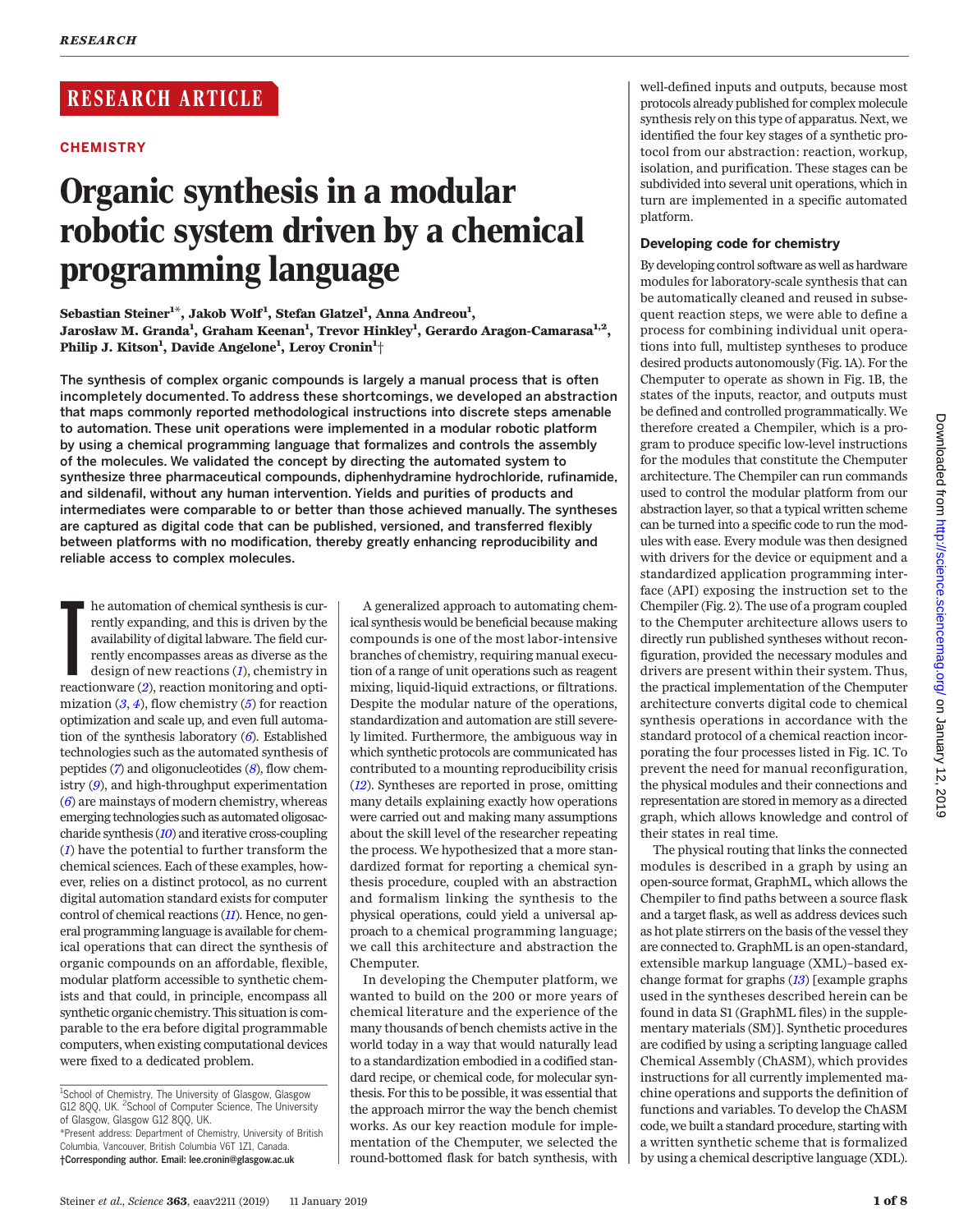

# **Abstraction, Processes, and Programming of Chemical Synthesis C**



Fig. 1. Operating principles of the Chemputer. (A) Schematic representation of a stepwise chemical synthesis, formalizing the reagents as inputs and products as output. (B) Diagram outlining the computing architecture of the Chemputer. ALU, arithmetic logic unit; I/O, input/output; ASM, assembly language. (C) The abstraction of chemical synthesis allowing the development of an ontology that can be universally programmed by using a machine. Similar to digital computers, the Chemputer has a memory and a bus system, but these are both digital and physical. By considering chemical reagents and products in a memory bus, it is possible to break the process of complex molecule synthesis into steps or cycles that can be run using the physical hardware.

The XDL has the advantage of eliminating ambiguous interpretation of the synthesis procedures by explicitly and systematically listing all required information without making any assumptions or inferences (example ChASM files used in the syntheses described herein can be found in data S2).

To control the chemistry, the Chempiler was designed to accept ChASM commands such as "start stirring the reactor," find the module in question in the GraphML definition, and schedule the execution by using the appropriate lowlevel instructions. The modular Chemputer components thereby constitute a versatile and interoperable architecture for chemical synthesis. Also, a given ChASM file could be run on many different platform instances with hardware of different makes and models connected in different ways. If the required unit operation modules are present and all required reagents and solvents are provided, the hardware-agnostic ChASM code can be freely paired with a systemspecific GraphML file to synthesize the same

product on another, different platform without reoptimization.

During the development of the process and programming language, we found it helpful to visualize the workflow one would follow when manually reproducing the procedure. Writing the XDL and converting it to ChASM then become intuitive even for users with no programming experience. Many operations are repetitive enough to be defined as functions that can be reused many times. For instance, we have defined several functions such as "evaporate to dryness" or "add reagents and heat up to  $x$ <sup>o</sup>C," and we expect that this library can be greatly expanded with future use. Once the ChASM file is completed, a graph of the platform is drafted, following a set of rules detailed in the SM. To validate the ChASM and the graph, we implemented two simulation modes in the Chempiler. First, all operations are performed as they would be on the real system, but instead of commands being issued to physical devices, the commands are logged to a text file. Next, the system simulates

the process without reagents as a dry run. The simulations flag any potential issues, such as syntax errors in the XDL representation and the ChASM, inconsistencies in the graph representation, impossible operations, or overfilling of vessels. Once the simulations run without errors, the user can load the reagents and solvents in accordance with the graph and start the synthesis. The Chempiler also has a break-point command option for additional safety and compatibility checks as needed.

#### Modular synthesis platform

To produce a physical platform that could implement our architecture and achieve the syntheses outlined below, we had to step away from thinking about reactions and rather adopt a processcentered way of thinking. Although the 20 most commonly used reaction classes in drug discovery ([14](#page-8-0)) span a wide range of chemistries, from amide bond formation to Buchwald-Hartwig couplings, experimentally most of them simply involve the mixing of several reagents in the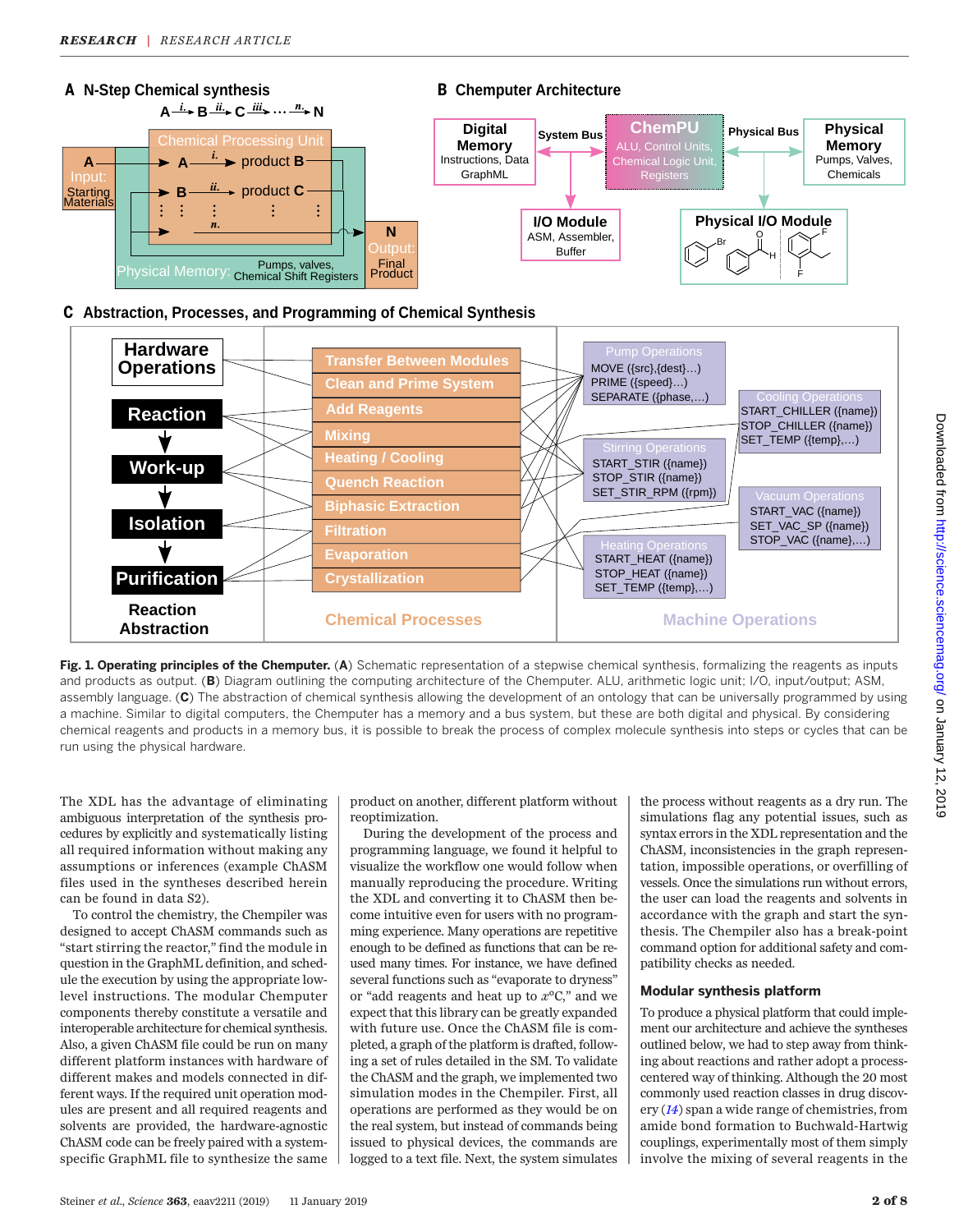



correct order, often under heating or cooling. These processes are typically followed by a workup and a purification technique such as distillation, recrystallization, or chromatography. We therefore concluded that a synthesis platform capable of performing the unit operations of mixing under heating or cooling, liquid-liquid separation, filtration, and solvent evaporation could in principle perform a large fraction of all organic syntheses and embody our abstraction of chemical synthesis (Fig. 1C). As those unit operations do not always occur in the same order, especially where multistep syntheses are concerned, a flexible means of moving material between the modules was required. To that end, we built the physical architecture around a fluidic backbone consisting of a series of syringe pumps and six-way selection

valves (Fig. 3). The appeal of this design is that it is expandable: The user can always add more pump-valve units (backbone units) to the ends of the backbone. Material can be moved between modules in an arbitrary order, including multiple uses of the same module at different points in the sequence. The process to transfer liquid from a port on the backbone to another backbone is described in the SM (fig. S8). The pump on the source unit aspirates the appropriate amount, then the valve on the source unit and the adjacent unit switch to the bridge, and the source pump and the adjacent pump move simultaneously to transfer the liquid contents from the source syringe to the next syringe. This process is repeated, and the liquid is moved along the backbone until it reaches the destination unit, which in turn dispenses it to the destination port.

Surplus ports on the six-way valves accommodate solvents and reagents, and additional backbone units may be dedicated entirely to supplying chemicals. This is in contrast with even the most advanced flow chemical setups to date  $(15)$  $(15)$  $(15)$ , which have to be physically reconfigured for every new synthesis. In flow, the number and sequence of unit operation modules must match the number and sequence of required unit operations, whereas in our system the ability to address modules independently and reuse them as required removes the need for physical reconfiguration. This is achieved by using GraphML, which gives a complete description of the connectivity, allowing the pumps and valves to be dynamically reconfigurable resources, and facilitates the movement of solvents and solutions from reagent flasks to the various components required for a given synthesis step. To ensure modularity, we designed our own pumps and valves, controlled and powered by a single Ethernet cable plugged into each item, powered from a network switch placed next to the fume hood (see fig. S11).

In this work, we developed modules for the unit operations of mixing, filtration, liquid-liquid separation, evaporation, and chromatographic separation, which are all key to the practical implementation of our abstraction of a chemical reaction. Detailed descriptions of the individual modules can be found in figs. S34 to S44 and accompanying supplementary text. However, both the physical architecture and the architecture of the Chempiler (vide supra) were specifically designed to allow for future addition of other modules, enabling automation of even more reactions.

The reactor (fig. S34) consisted of a commercially available, two-necked, pear-shaped flask equipped with an air condenser. We decided to use common laboratory glassware rather than a jacketed reactor vessel both for simplicity and to lower the barrier for reproducing the setup. A pear-shaped flask was chosen over the more common round-bottomed flask to accommodate a wider range of reaction volumes. Heating and stirring were accomplished by using a computercontrollable stirrer hot plate and a custommanufactured aluminum heating block for the pear-shaped flask. A 0.32-cm-outer-diameter polytetrafluoroethylene (PTFE) tube was held in place by a ground glass joint–to–GL18 thread adapter with a GL18 screw cap and insert so that its end reached the bottom of the flask. A slight argon overpressure was maintained by the inert gas system (see SM). For the sildenafil synthesis, cooling of the reactor was required, and we used a recirculation chiller with a temperature range of −30 to 160°C, giving precise temperature control of the reactor.

The liquid-liquid separation, one of the most common isolation techniques, was also the most challenging task to automate in a robust fashion. Whereas in continuous flow there are solutions using membrane technology  $(I6)$ , we found that commercially available hydrophobic frits are usually designed to be single use and therefore lack long-term reliability. We attempted to use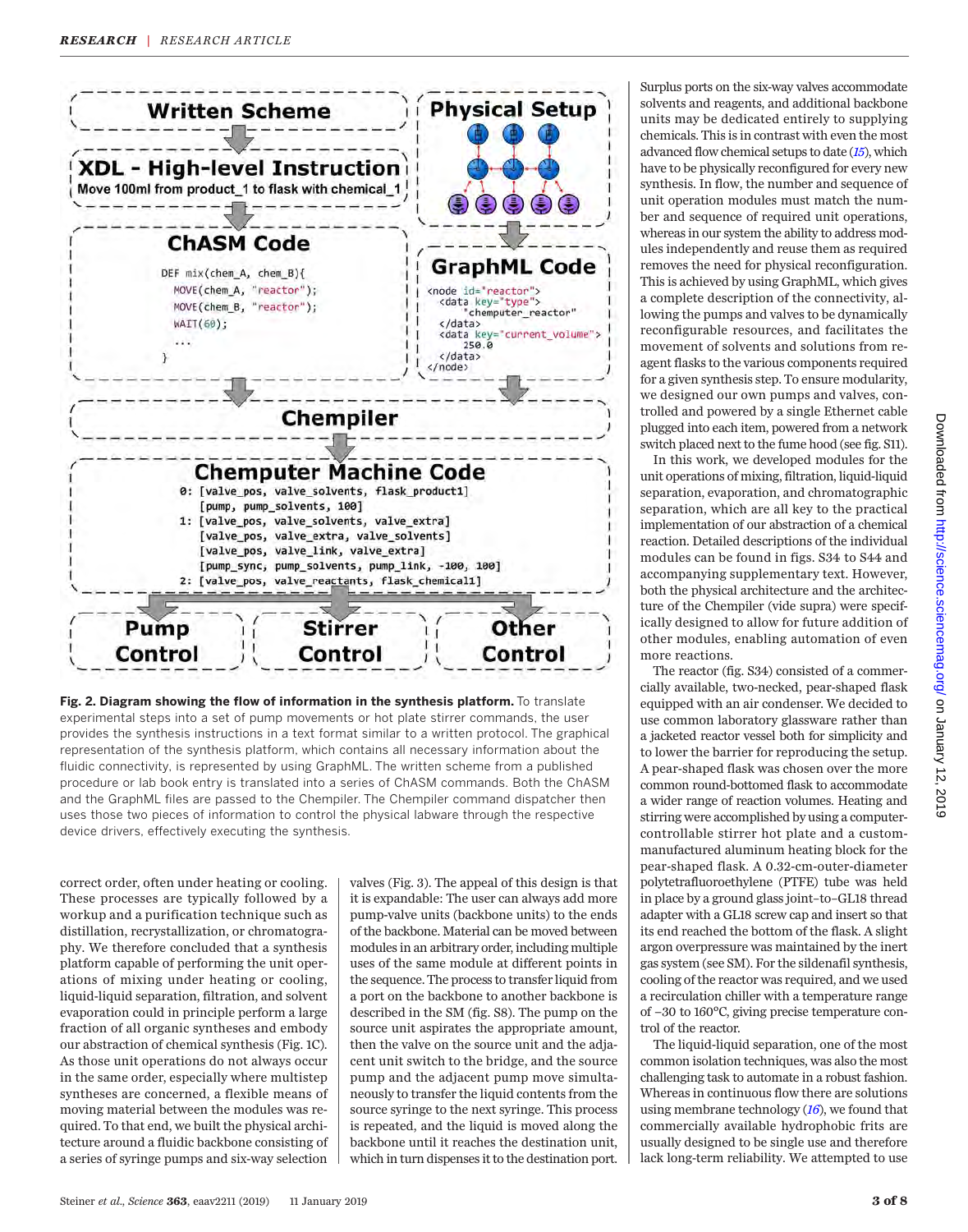

Fig. 3. Physical implementation of the synthesis platform. (A) Schematic representation of the Chemputer, highlighting modules used for four commonly encountered unit operations. The lines represent fluidic connections. (B) Photograph of one Chemputer setup used in this work. The various modules are highlighted in correspondence to the schematic.

a modified separating funnel and computer vision to directly replicate the way a human chemist would perform liquid-liquid extractions. However, we found that solutions using either a colored floater ([17](#page-8-0)) or direct recognition of the phase boundary ([18](#page-8-0)) worked well in a test environment but were otherwise unreliable. In real syntheses, imperfections such as poor phase separation, strongly colored or cloudy solutions, or unusual extraction solvents often lead to complete failure of the image recognition algorithms. We therefore abandoned the computer vision for a sensor-based approach. Initially, we investigated optical and capacitive sensors because they do not require direct contact with the medium. Unfortunately, those sensors also performed poorly in some cases, so ultimately, we built a conductivity sensor from two pieces of stainless-steel tubing inserted into the flow path (see SM). This sensor reliably detected phase boundaries in all test cases and enabled us to perform separations in a robust fashion. The sensor was connected to a custom-made separating funnel with a B45 ground glass joint at the top and two B14 side arms (fig. S36). Instead of a stopcock, it had a glass ¼-28 UNF (Unified fine) male threaded connector (where ¼ indicates a major diameter of 0.25 inches, or 6.35 mm, and 28 indicates a pitch of 28 threads per inch) fitted to the bottom. An Arduino Due was used to read the sensor via a simple voltage divider circuit. The top inlet tube was suspended by a ground glass joint–to–GL18 thread adapter with a GL18 screw cap and insert. To facilitate efficient extractions through thorough mixing, a computer-controlled overhead stirrer was fitted above the separator.

To perform liquid-liquid extractions, the mixture was pumped into the separator through the

top inlet, or in the case of a wash, the washing solvent was added through either the top or bottom port, depending on whether it constituted the top or bottom layer of the biphasic mixture. The two layers were then stirred vigorously with the overhead stirrer, and this step was followed by a period of settling under very slow (50 rpm) stirring. Next, the bulk of the lower phase was usually transferred to the target vessel to speed up the process. The volume moved was determined empirically for every separation. The actual separation commenced with withdrawing the dead volume of the sensor and tubing from the bottom port. The volume removed was dispensed into the lower-phase target vessel. Then a sensor reading was taken and compared against a reference value. If the reading was lower than the reference, the lower phase was assumed to be organic; otherwise, the lower phase was assumed to be aqueous. One milliliter was then transferred to the lower-phase target. Another sensor reading was taken and compared against a predefined threshold value. This threshold depended on whether the lower phase was aqueous or organic. Either way, if the sensor reading was outside the threshold, it was concluded that a phase change had been detected. If not, another milliliter was withdrawn and the cycle continued until a phase change was detected. Then the dead volume of the sensor and tubing was transferred to the lower-phase target vessel. If the upper-phase target was specified as the separator, the process was concluded. Otherwise, the upper phase was withdrawn as well and transferred to the target vessel.

For the solvent evaporation, a computercontrollable rotary evaporator was modified by routing a piece of PTFE tubing through the vapor duct into the evaporation flask to pump product into and out of the flask (fig. S37). The receiver flask was fitted with a glass ¼-28 UNF male threaded connector and a PTFE tube, allowing it to be emptied in situ. One complication was that after distillation at reduced pressure, upon venting, oily products were forced back into the tube reaching into the evaporation flask. This problem was solved by affixing a magnetic stirrer bar to the tube by using PTFE shrink wrap (fig. S38). A strong magnet was then positioned in such a way that it would attract the tube and lift it out of the product, allowing the system to be vented. When the flask was lowered into the heating bath, the tube would be released and drop, thereby allowing product to be withdrawn. Solvent evaporation started with pumping the solution to be evaporated into the distillation flask of the rotary evaporator. A cartridge filled with molecular sieves could be switched into the flow path by two six-way selection valves, allowing for the solution to be dried before evaporation. The flask was then lowered into the heating bath, and the rotation was turned on. The vacuum pump was started, lowering the pressure to 900 mbar to degas the solution and avoid excessive foaming later on. The heating bath and the recirculation chiller servicing the condenser were switched on, the target temperatures were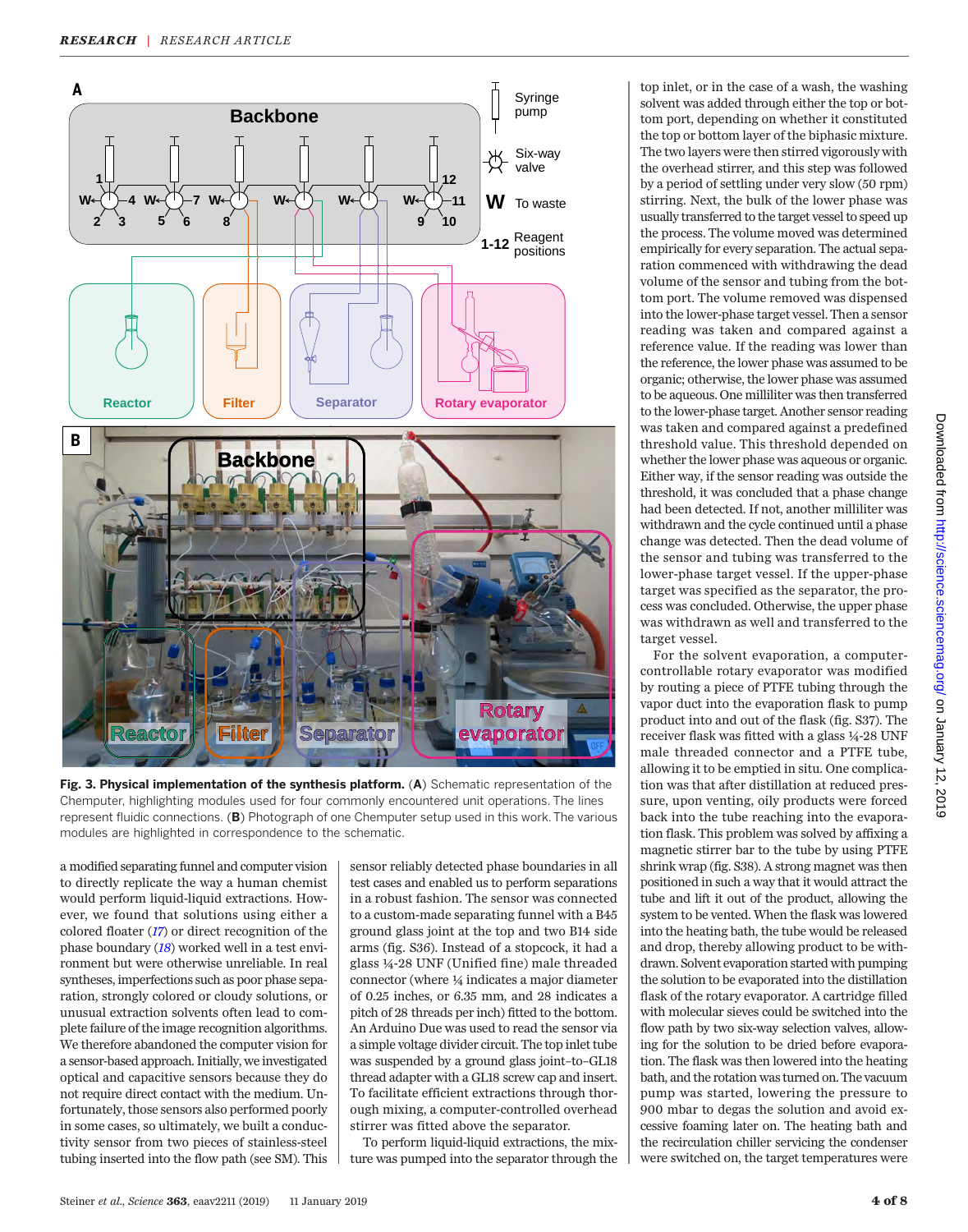set, and execution of the script was suspended until the target temperatures were reached. The vacuum set point was then changed to the target distillation pressure, and the vacuum pump speed was adjusted according to the solvent, to avoid bumping. Then the execution of script was suspended for a user-defined amount of time to allow the main distillation to finish. After the distillation was complete, the flask was lifted, which caused the inlet tube to be attracted by the magnet (fig. S38), lifting it out of the remaining solution. The vacuum pump was subsequently stopped, and the vacuum was vented. A userdefined amount of distillate was removed from the distillate flask and discarded. The parameters (pressure, timings, and volumes) were always chosen empirically, either through experimental trial and error or from prior experiences with the system.

At this point, we found that proceeding directly to drying the product under maximal vacuum would often lead to a few milliliters of residual solvent distilling over, which decreased the drying efficiency. Thus, the flask was lowered back into the bath and the vacuum pump was set to maximum power for 2 min, drawing out any residual solvent. The sequence of raising the flask, venting the vacuum, and emptying the distillate flask was then repeated. Next, the flask was lowered once again, the vacuum pump was set to maximum power and started, and the cooling of the condenser was switched off. The product was then dried for a user-defined amount of time. After the drying was complete, the flask was lifted once more, the vacuum was vented, and the rotation and heating bath were switched off.

The filtration unit consisted of a custom-made, jacketed, sintered glass Büchner funnel (made in-house; see SM) fitted with a B29 ground glass joint at the top, two B14 side arms, and a glass ¼-28 UNF male threaded connector at the bottom. The top inlet tube was suspended by a ground glass joint–to–GL18 thread adapter with a GL18 screw cap and insert, whereas the bottom outlet tube was connected to the threaded connector with a straight union piece. Stirring was accomplished by a computer-controllable overhead stirrer.

To allow efficient drying of the precipitate, the bottom outlet of the filter was connected to the central inlet of a six-way valve. One outlet of that valve was then connected to the backbone, and another outlet was connected to the laboratory vacuum system via a Woulff bottle. This allowed the user to switch the filter bottom between the backbone (for liquid addition or withdrawal) and vacuum (for drying). The whole platform could be cleaned automatically by pumping suitable washing solvents into the modules. This cleaning cycle would return the system to its initial state, ready for the next reaction stage. Consequently, preparing the system for another synthesis was simply a matter of swapping the reagent bottles.

#### Proof-of-principle automated syntheses of three drugs

To highlight the power of this approach, we chose three targets: diphenhydramine hydro-

chloride  $(6)$  (Fig. 4), rufinamide  $(10)$  (Fig. 5), and sildenafil (17) (Fig. 6). The process of digitizing a synthesis always starts with a traditional, written scheme such as an experimental procedure from a publication or a lab book entry. We chose three published syntheses, all replicated manually to establish benchmark yields and purities for comparison with the automated runs.

Diphenhydramine hydrochloride is an ethanolamine derivative used as an antihistamine and a mild sleep aid. It is marketed as Nytol in the United Kingdom and as Benadryl in the United States. The synthesis is a four-step sequence starting with a Grignard reaction. Rufinamide is a triazole derivative used as an anticonvulsant to treat various seizure disorders, and its synthesis is a relatively simple process to automate. Sildenafil is prescribed to treat erectile dysfunction and is best known under the brand name VIAGRA; its industrial synthesis route ([19](#page-8-0)) features a chlorosulfonation with highly aggressive chlorosulfonic acid and thionyl chloride. We reasoned that successful automated handling of those aggressive reagents would demonstrate the versatility and robustness of the system, as well as highlighting the safety benefit arising from automating dangerous procedures.

After reproducing the synthesis of diphenhydramine hydrochloride (6) ([20](#page-8-0)) manually, we made some small modifications and started the process on the platform. The synthesis commenced with Grignard reagent formation, for which the reactor was manually charged with dried magnesium grit. All the other required reagents and solvents were loaded into 100- or 250-ml standard GL45 bottles, and all nonaqueous storage bottles were purged with argon and stored under positive pressure. All the operations described were performed by the Chemputer under full Chempiler control, and the program used, as well as a description of the process in prose, can be found in the SM. The automated synthetic procedure was started by automatically priming the tubes to the chemical reservoirs and then autocleaning the backbone with water, isopropanol, and dry diethyl ether. The system then continued autonomously through the whole synthesis of diphenhydramine hydrochloride without human intervention as follows. Diethyl ether and a small portion of bromobenzene were added to the magnesium, and the mixture was heated under reflux to initiate the Grignard reagent formation. After cooling, the remaining bromobenzene was added at a rate of 1 ml/min, and the mixture was again



Fig. 4. Synthesis of diphenhydramine hydrochloride (6). (A) Modified synthetic route to diphenhydramine hydrochloride. Et, ethyl. (B) Sequence of unit operations required for the synthesis. The dotted boxes denote the four stages of the synthesis. DMAE, dimethylaminoethanol.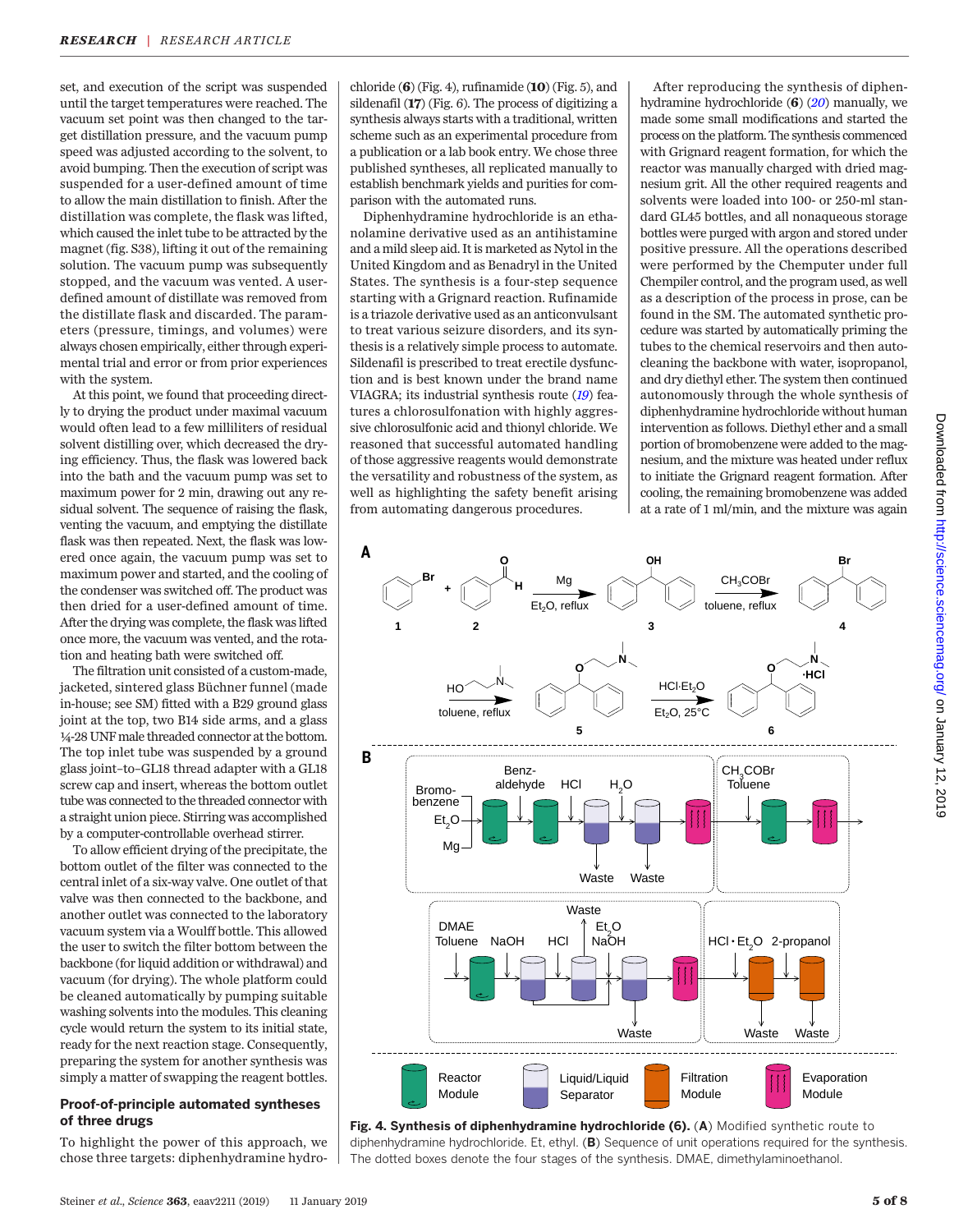

Fig. 5. Synthesis of rufinamide (10). (A) Synthetic route to rufinamide. Me, methyl. (B) Sequence of unit operations required for the synthesis.

heated to reflux. Using syringe pumps for moving material allowed us to precisely control addition rates and thus increase the reproducibility of synthetic protocols even further. Subsequently, a solution of benzaldehyde in diethyl ether was added at a rate of 1 ml/min, and the mixture was held at reflux for another 5 hours. As the platform presented herein is largely a proof of concept, no process analytical technology (PAT) has been implemented yet, so all reaction times were determined beforehand and hard-coded into the ChASM script. However, the modular architecture of the platform and control software should make adding PAT to future iterations of the platform straightforward. After quenching of the reaction with dilute HCl, the layers were separated, and the organic layer was washed with water and concentrated in vacuo as described earlier. The system then cleaned itself and directly proceeded with the bromination. To that end, the reactor was charged with acetyl bromide, the crude diphenylmethanol (3) was transferred from the rotary evaporator flask to the reactor with three portions of toluene, and the mixture was heated to reflux, all without human intervention. After a predetermined reaction time, the mixture was transferred to the rotary evaporator and evaporated to dryness. The subsequent Williamson ether synthesis was initiated in a similar fashion, and after a predetermined time, the reaction was quenched with aqueous sodium hydroxide. The system then automatically conducted an aqueous workup and concentrated the product in vacuo. Once again, the system cleaned itself, charged the jacketed filtration module with hydrochloric acid, and transferred the crude free base 5 to the filter with three portions of diethyl ether. To ensure smooth precipitation, the mixture was stirred vigorously and the free base solution was added very slowly. After the addition was completed, the off-white precipitate was collected by automatic filtration and recrystallized from isopropanol by using the heating and cooling capabilities of the jacketed filter. Drying at 60°C in a stream of argon for 1 hour yielded pure diphenhydramine hydrochloride, giving an isolated yield of 58% over four steps, or 87% per step on average. Although this is slightly less than the 68% overall achieved manually, the average yield per step (87% for automated versus 91% for manual) is comparable in our view. The platform performed the synthesis fully automatically in 77 hours (see movie S1), whereas the manual synthesis took 4 work days.

Next, we conducted an automated synthesis of the antiseizure drug rufinamide (10), a triazole derivative commonly prepared via a click reaction between the corresponding azide 8 and methyl propiolate (Fig.  $5)$  ([21](#page-8-0)). The synthesis began with an azide formation, for which the reactor was charged manually with 2,6-difluorobenzyl bromide (7); the remaining reagents were provided in bottles as described above. From this point on, unless explicitly stated otherwise, all described operations were performed by the Chemputer under full Chempiler control. An aqueous solution of sodium azide was added to the reactor to prepare the organic azide for the triazole click with methyl propiolate, which was performed inside the jacketed filtration module. Subsequent saponification with aqueous ammonia led to precipitation of the target compound. Filtration followed by three aqueous washes yielded pure rufinamide at 46% isolated yield, which was slightly better than the manual synthesis (38%). The automated synthesis took 38 hours. To demonstrate the power of the Chempiler software and the interoperability of the code, we then went on to run the same ChASM file on a "full-scale" platform equipped with slightly different hardware, which was connected in an entirely different way. The platform produced pure rufinamide in 44% yield without any problems or changes to the code (movie S2).

In the next synthesis, we prepared sildenafil, better known under the brand name VIAGRA (17), as shown in Fig.  $6(13)$  $6(13)$  $6(13)$ . For this synthesis, we fitted the reactor with a heating block connected to the recirculation chiller, allowing us to cool as well as heat. From this point on, unless explicitly stated otherwise, all described operations were performed by the Chemputer under full Chempiler control. The reactor was cooled to 15°C and automatically charged with chlorosulfonic acid, thionyl chloride, and molten ethoxybenzoic acid. Chlorosulfonic acid is corrosive, so when writing the ChASM script we took great care to minimize contact times and enacted a strict cleaning regime. Chlorosulfonic acid and thionyl chloride also react violently with trace amounts of water, producing large volumes of gas. Therefore, the backbone was automatically flushed with dry diethyl ether and dried with a small amount of thionyl chloride before the reactor was charged. After a predetermined reaction time, the filtration module was charged with water and cooled to 0°C. The reaction mixture was then slowly dripped into the water, quenching the excess thionyl chloride and chlorosulfonic acid and precipitating the product (12), which was collected by automated filtration. The subsequent sulfonamide formation with N-methylpiperazine (13) in water was performed in the filtration module as well. Unfortunately, the sulfonamide (14) did not crystallize spontaneously, so a slurry of a small amount of product in water was added to seed the crystallization.

The industrial process for sildenafil uses N, N′-carbonyldiimidazole for the amide coupling in the next step. However, this reaction did not work in our hands, either manually or in automation, and thus we decided to use the acid chloride instead. The carboxylic acid (14) was thoroughly dried by flowing argon through the filter cake while at the same time heating the filtration module to 60°C, after which acid chloride formed with thionyl chloride in dichloromethane. The reactor module was charged with a solution of 4-amino-1-methyl-3-n-propyl-1Hpyrazole-5-carboxamide (15) in dichloromethane and triethylamine and cooled to 10°C. The crude acid chloride solution was then pumped from the filter module to the reactor, the reaction was quenched with water, the layers were separated, and the organic layer was dried over activated molecular sieves and evaporated to dryness, yielding amide 16 as an off-white solid. For the subsequent cyclization, the crude amide was transferred back to the reactor by dissolving it with a solution of potassium tert-butoxide in tert-butanol, and the mixture was heated at reflux for 8 hours. After the mixture was cooled to 10°C, the reaction was quenched with water, and the solution was transferred to the filter module. To induce precipitation of the sildenafil,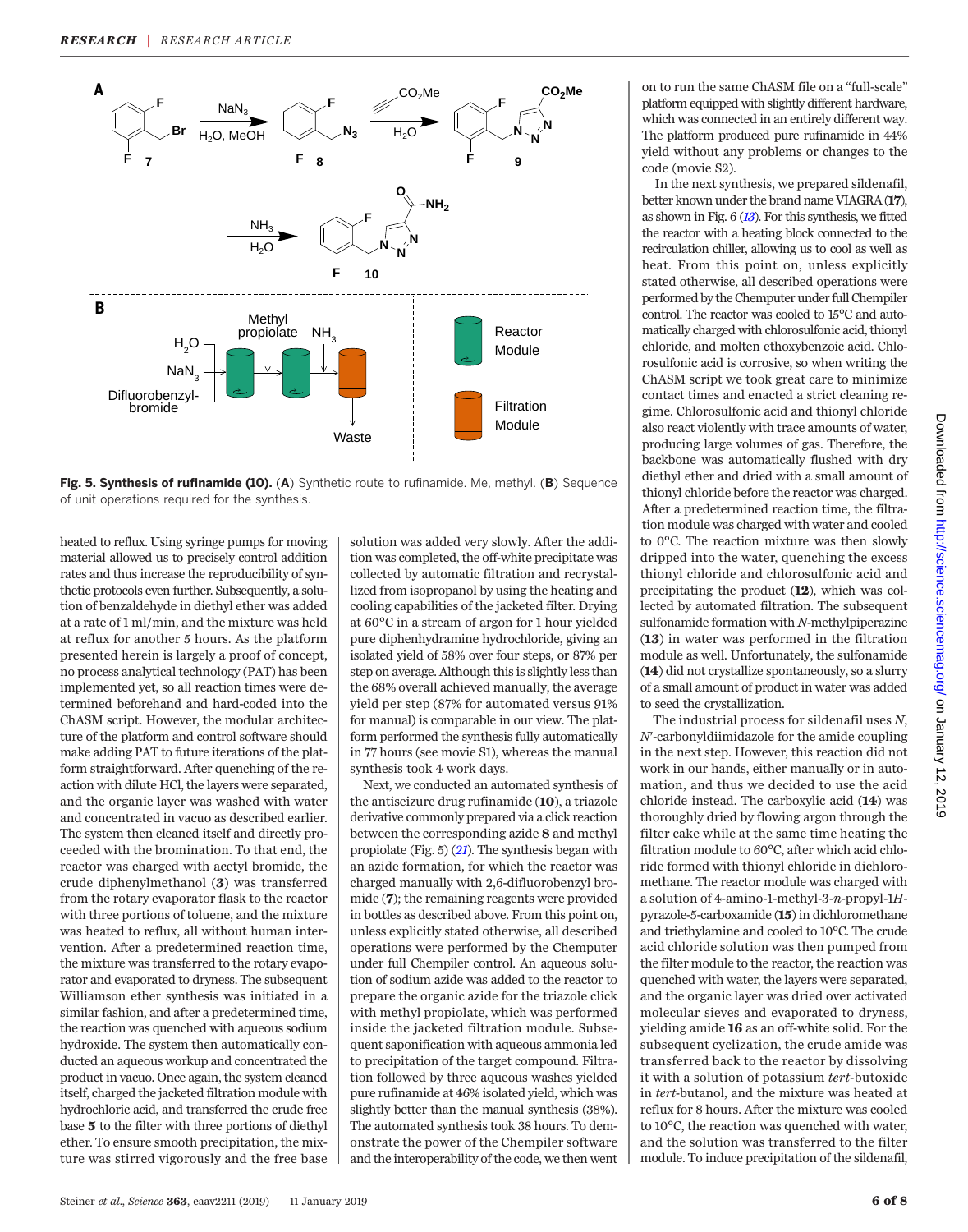

Fig. 6. Synthesis of sildenafil (17). (A) Synthetic route to sildenafil. <sup>t</sup>Bu, tert-butyl; "Pr, normal-propyl. (B) Sequence of unit operations required for the synthesis.

the mixture was neutralized with aqueous hydrochloric acid. After filtration, the solid was washed with water and dried under a stream of argon at 50°C, yielding sildenafil at 44% isolated yield over 102 hours (movie S3).

#### **Outlook**

The complete automation of all of synthesis is an ambitious objective, but this work makes a start toward that goal, as the Chemputer architecture presents a general abstraction of the process that works with traditional bench-scale techniques. The versatile programming language, the use of traditional and inexpensive labware (the total cost of the parts for the robotic modules, including nonstandard glassware, is less than \$10,000 per system)  $(22)$  $(22)$  $(22)$ , and the payoff in reproducibility after validation of the process mean that adoption could be straightforward. Initially, the synthesis of compounds will be validated reaction by reaction, but we imagine that eventually it will be possible to go straight from a reaction database to a chemical code that can run the platforms.

#### Materials and methods summary

The manual and automated syntheses of the three target molecules, as well as the platform and the control software, are described in detail in the SM, and this information has been deposited in Zenodo ([23](#page-8-0)), along with the ChASM and GraphML code. Videos of the automated syntheses are available as movies S1 to S3. We will continue to update the ChASM code for the syntheses, and updates of this will be available to download ([24](#page-8-0)). A brief summary of the syntheses is provided below.

#### Synthesis of diphenhydramine hydrochloride

The reactor module was charged manually with magnesium grit and dried by heating to 150°C under a stream of argon for 15 min. After cooling to room temperature (~25°C), diethyl ether and 2 ml of bromobenzene were added to the magnesium, and the mixture was heated to reflux for 20 min. After cooling below 25°C, 8.65 ml of bromobenzene was added at a rate of 1 ml/min, and the mixture was again heated to reflux for 20 min. Subsequently, a solution of benzaldehyde in diethyl ether was added at 1 ml/min, and the mixture was held at reflux for 5 hours. After quenching of the reaction with dilute HCl, the layers were separated, and the organic layer was washed with water and evaporated to dryness, yielding crude diphenylmethanol. After automatic cleaning of the system, the reactor was charged with acetyl bromide, and the crude diphenylmethanol was transferred from the rotary evaporator to the reactor with three portions of toluene. The mixture was heated to reflux for 4 hours and subsequently evaporated to dryness, yielding crude bromodiphenylmethane. The sys-

tem was automatically cleaned once more, the reactor was charged with 2-(dimethylamino)ethanol and 10 ml of toluene, and the bromodiphenylmethane was transferred to the reactor with three portions of toluene. The mixture was heated to reflux for 20 hours. After cooling below 30°C, the reaction was quenched with aqueous sodium hydroxide. The layers were separated, and the organic layer was extracted with 2 M aqueous hydrochloric acid three times. Equimolar aqueous sodium hydroxide was added to the combined aqueous layers, and the mixture was extracted with diethyl ether three times. The combined etheric layers were evaporated to dryness, yielding crude diphenhydramine free base. The jacketed filter module was then charged with etheric hydrochloric acid, and the crude free base was slowly transferred to the filter with three portions of diethyl ether. The precipitate formed was collected by filtration, dried under a stream of argon, and recrystallized from isopropanol, yielding pure diphenhydramine hydrochloride as white crystalline powder.

## Synthesis of rufinamide

The reactor was charged manually with 2,6 difluorobenzyl bromide. An aqueous solution of sodium azide was added to the reactor, and the mixture was heated to 75°C for 12 hours and subsequently transferred to the jacketed filter module. Neat methyl propiolate was added, and the mixture was heated to 65°C for 4 hours. An aqueous solution of ammonia was subsequently added, and the mixture was held at 75°C for an additional 12 hours, precipitating the target compound. Filtration followed by three aqueous washes yielded pure rufinamide as white crystalline powder.

Downloaded from <http://science.sciencemag.org/> on January 12, 2019

Downloaded from http://science.sciencemag.org/ on January 12, 2019

# Synthesis of sildenafil

The reactor was automatically charged with chlorosulfonic acid, thionyl chloride, and molten ethoxybenzoic acid. The mixture was stirred at 15°C for 30 min and then at room temperature for an additional 12 hours. Subsequently, the filtration module was charged with water and cooled to 0°C. The reaction mixture was slowly dripped into the water, quenching the excess thionyl chloride and chlorosulfonic acid and precipitating the product. The supernatant solution was removed, and the precipitate was washed with cold water, yielding 5-chlorosulfonyl-2-ethoxybenzoic acid as white powder. The wet solid remaining in the filter module was subsequently slurried in cold water, and N-methylpiperazine was added slowly. After 5 min, crystallization was initiated by adding a slurry of a small amount of product. The solid was collected by filtration, washed with cold water, and dried under a stream of argon at 50°C, yielding 2-ethoxy-5-(4-methyl-1-piperazinesulfonyl)-benzoic acid as a white powder. The dry carboxylic acid was slurried in dichloromethane and cooled to 5°C. Thionyl chloride and a catalytic amount of dimethylformamide were added, and the mixture was stirred for 5 hours at 25°C. Subsequently, the reactor module was charged with a solution of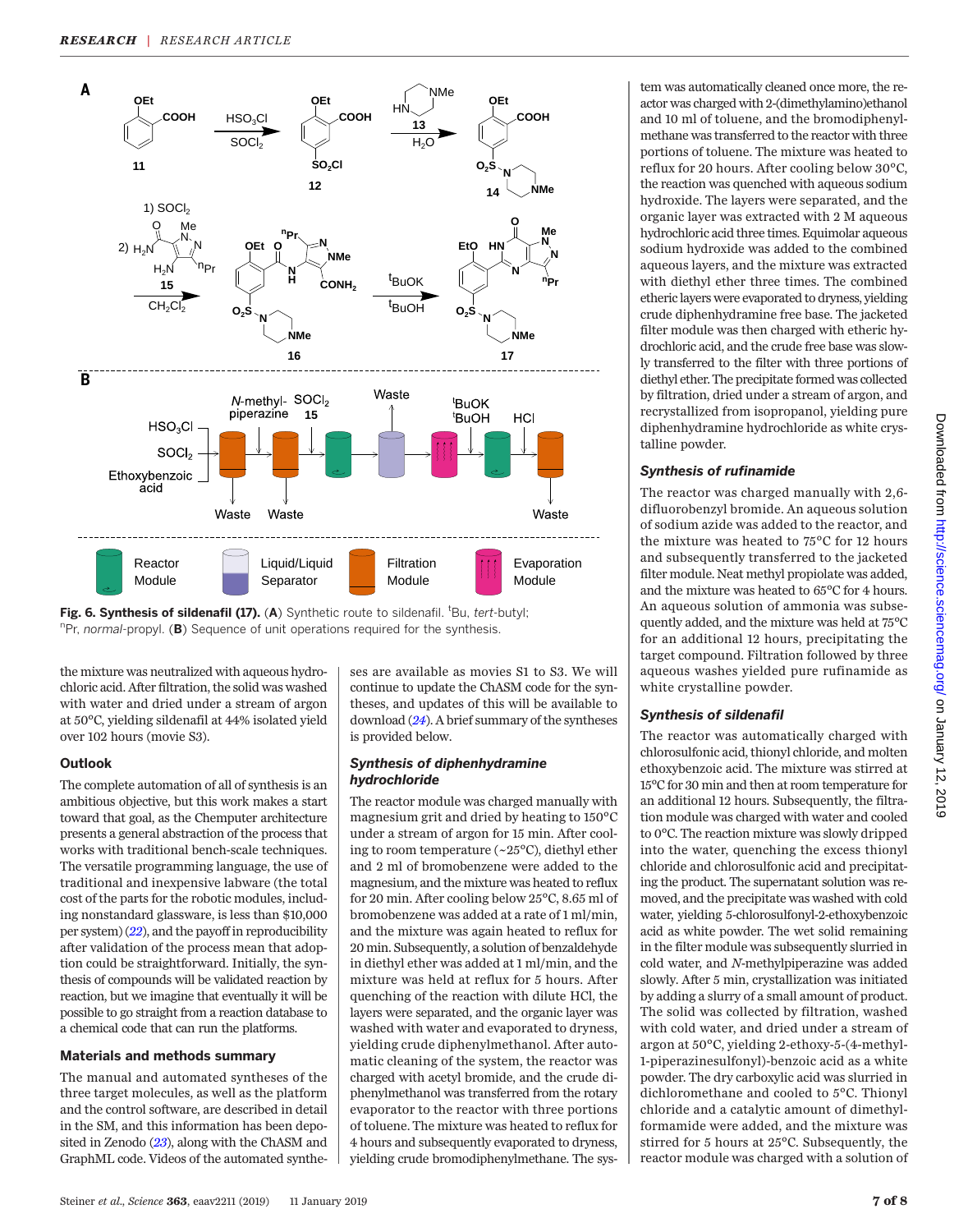<span id="page-8-0"></span>4-amino-1-methyl-3-n-propyl-1H-pyrazole-5 carboxamide in dichloromethane and triethylamine and cooled to 10°C. The crude acid chloride solution was pumped from the filter module to the reactor, and the mixture was stirred for 16 hours at 25°C. After the reaction was quenched with water, the layers were separated, and the organic layer was dried over activated molecular sieves and evaporated to dryness, yielding 4-[2-ethoxy-5-(4-methyl-1-piperazinylsulfonyl)-benzamido]- 1-methyl-3-propyl-1H-pyrazole-5-carboxamide as an off-white solid. For the subsequent cyclization, the crude amide was transferred back to the reactor by dissolving it with a solution of potassium tert-butoxide in tert-butanol, and the mixture was heated at reflux for 8 hours. After cooling to 10°C, the reaction was quenched with water, and the solution was transferred to the filter module. To induce precipitation of the sildenafil, the mixture was neutralized with aqueous hydrochloric acid. After filtration, the solid was washed with water and dried under a stream of argon at 50°C, yielding the sildenafil as white crystalline powder.

#### REFERENCES AND NOTES

- 1. J. Li et al., Synthesis of many different types of organic small molecules using one automated process. Science 347, 1221–1226 (2015). doi: [10.1126/science.aaa5414](http://dx.doi.org/10.1126/science.aaa5414); pmid: [25766227](http://www.ncbi.nlm.nih.gov/pubmed/25766227)
- P. J. Kitson et al., Digitization of multistep organic synthesis in reactionware for on-demand pharmaceuticals. Science 359, 314–319 (2018). doi: [10.1126/science.aao3466;](http://dx.doi.org/10.1126/science.aao3466) pmid: [29348235](http://www.ncbi.nlm.nih.gov/pubmed/29348235)
- 3. C. Rougeot, H. Situ, B. H. Cao, V. Vlachos, J. E. Hein, Automated reaction progress monitoring of heterogeneous reactions: Crystallization-induced stereoselectivity in amine-catalyzed aldol reactions. React. Chem. Eng. 2, 226–231 (2017). doi: [10.1039/C6RE00211K](http://dx.doi.org/10.1039/C6RE00211K)
- 4. F. Häse, L. M. Roch, C. Kreisbeck, A. Aspuru-Guzik, Phoenics: A Bayesian optimizer for chemistry. ACS Cent. Sci. 4, 1134-1145 (2018). doi: [10.1021/acscentsci.8b00307;](http://dx.doi.org/10.1021/acscentsci.8b00307) pmid: [30276246](http://www.ncbi.nlm.nih.gov/pubmed/30276246)
- A. Adamo et al., On-demand continuous-flow production of pharmaceuticals in a compact, reconfigurable system. Science 352, 61-67 (2016). doi: [10.1126/science.aaf1337](http://dx.doi.org/10.1126/science.aaf1337); pmid: [27034366](http://www.ncbi.nlm.nih.gov/pubmed/27034366)
- 6. A. G. Godfrey, T. Masquelin, H. Hemmerle, A remote-controlled adaptive medchem lab: An innovative approach to enable drug discovery in the 21st century. Drug Discov. Today 18, 795–802 (2013). doi: [10.1016/j.drudis.2013.03.001](http://dx.doi.org/10.1016/j.drudis.2013.03.001); pmid: [23523957](http://www.ncbi.nlm.nih.gov/pubmed/23523957)
- R. B. Merrifield, Automated synthesis of peptides. Science 150, 178–185 (1965). doi: [10.1126/science.150.3693.178;](http://dx.doi.org/10.1126/science.150.3693.178) pmid: [5319951](http://www.ncbi.nlm.nih.gov/pubmed/5319951)
- 8. G. Alvarado-Urbina et al., Automated synthesis of gene fragments. Science 214, 270–274 (1981). doi: [10.1126/](http://dx.doi.org/10.1126/science.6169150) [science.6169150](http://dx.doi.org/10.1126/science.6169150); pmid: [6169150](http://www.ncbi.nlm.nih.gov/pubmed/6169150)
- 9. M. B. Plutschack, B. Pieber, K. Gilmore, P. H. Seeberger, The hitchhiker's guide to flow chemistry. Chem. Rev. 117, 11796–11893 (2017). doi: [10.1021/acs.chemrev.7b00183](http://dx.doi.org/10.1021/acs.chemrev.7b00183); pmid: [28570059](http://www.ncbi.nlm.nih.gov/pubmed/28570059)
- 10. O. J. Plante, E. R. Palmacci, P. H. Seeberger, Automated solid-phase synthesis of oligosaccharides. Science 291, 1523–1527 (2001). doi: [10.1126/science.1057324](http://dx.doi.org/10.1126/science.1057324); pmid: [11222853](http://www.ncbi.nlm.nih.gov/pubmed/11222853)
- 11. P. D. Karp, Pathway databases: A case study in computational symbolic theories. Science 293, 2040–2044 (2001). doi: [10.1126/science.1064621;](http://dx.doi.org/10.1126/science.1064621) pmid: [11557880](http://www.ncbi.nlm.nih.gov/pubmed/11557880)
- 12. M. Baker, 1,500 scientists lift the lid on reproducibility. Nature 533, 452–454 (2016). doi: [10.1038/533452a;](http://dx.doi.org/10.1038/533452a) pmid: [27225100](http://www.ncbi.nlm.nih.gov/pubmed/27225100)
- 13. GraphML, <http://graphml.graphdrawing.org/> [accessed 19 October 2018].
- 14. D. G. Brown, J. Boström, Analysis of past and present synthetic methodologies on medicinal chemistry: Where have all the new reactions gone? J. Med. Chem. 59, 4443-4458 (2016). doi: [10.1021/acs.jmedchem.5b01409;](http://dx.doi.org/10.1021/acs.jmedchem.5b01409) pmid: [26571338](http://www.ncbi.nlm.nih.gov/pubmed/26571338)
- 15. A. C. Bédard et al., Reconfigurable system for automated optimization of diverse chemical reactions. Science 361, 1220–1225 (2018). doi: [10.1126/science.aat0650](http://dx.doi.org/10.1126/science.aat0650); pmid: [30237351](http://www.ncbi.nlm.nih.gov/pubmed/30237351)
- 16. A. Adamo, P. L. Heider, N. Weeranoppanant, K. F. Jensen, Membrane-based, liquid-liquid separator with integrated pressure control. Ind. Eng. Chem. Res. 52, 10802–10808 (2013). doi: [10.1021/ie401180t](http://dx.doi.org/10.1021/ie401180t)
- 17. M. O'Brien, P. Koos, D. L. Browne, S. V. Ley, A prototype continuous-flow liquid-liquid extraction system using open-source technology. Org. Biomol. Chem. 10, 7031–7036 (2012). doi: [10.1039/c2ob25912e;](http://dx.doi.org/10.1039/c2ob25912e) pmid: [22858870](http://www.ncbi.nlm.nih.gov/pubmed/22858870)
- 18. S. Eppel, T. Kachman, Computer vision–based recognition of liquid surfaces and phase boundaries in transparent vessels, with emphasis on chemistry applications. [arXiv:1404.7174](https://arxiv.org/abs/1404.7174) [cs.CV] (6 November 2014).
- 19. D. J. Dale et al., The chemical development of the commercial route to sildenafil: A case history. Org. Process Res. Dev. 4, 17-22 (2000). doi: [10.1021/op9900683](http://dx.doi.org/10.1021/op9900683)
- 20. A. Ahmadi, M. Khalili, R. Hajikhani, N. Safari, B. Nahri-Niknafs, Anti-inflammatory effects of two new methyl and morpholine

derivatives of diphenhydramine on rats. Med. Chem. Res. 21, 3532–3540 (2011). doi: [10.1007/s00044-011-9891-y](http://dx.doi.org/10.1007/s00044-011-9891-y)

- 21. R. D. Padmaja, K. Chanda, A short review on synthetic advances toward the synthesis of rufinamide, an antiepileptic drug. Org. Process Res. Dev. 22, 457–466 (2018). doi: [10.1021/acs.](http://dx.doi.org/10.1021/acs.oprd.7b00373) [oprd.7b00373](http://dx.doi.org/10.1021/acs.oprd.7b00373)
- 22. The total cost of the parts for robotic modules, including nonstandard glassware, is less than \$10,000 per system, but this rises to \$30,000 if the stirrers, evaporator, and chiller system are included, although these components might reasonably be expected to be found in most well-equipped synthesis laboratories.
- 23. G. Keenan, croningp/ChemputerSoftware: Chemputer first release, Zenodo (2018). doi: [10.5281/zenodo.1481731](http://dx.doi.org/10.5281/zenodo.1481731)
- 24. Chemify; [www.chemify.org.](http://www.chemify.org/)

#### ACKNOWLEDGMENTS

We thank M. Craven for help with the XDL development and H. Mehr, S. Zalesskiy, M. Symes, and R. Hartley for comments on the manuscript. Funding: We gratefully acknowledge financial support from the EPSRC (grants EP/H024107/1, EP/J015156/1, EP/ K021966/1, EP/L015668/1, and EP/L023652/1) and the ERC (project 670467 SMART-POM). Author contributions: L.C. conceived the initial concept design approach and coordinated the team. P.J.K., G.A.-C., G.K., and L.C. developed the abstraction. L.C., T.H., and S.G. developed the fluidic backbone and initial versions of the pumps and valves, including the electronics and firmware. T.H. outlined the initial XDL with L.C. S.S. built the final versions of the rig, developed ChASM, and conducted the syntheses with help from J.W., A.A., and J.M.G. D.A. helped with the sildenafil automation. G.K. and G.A.-C. developed the software system with S.S. L.C. and S.S. wrote the manuscript. **Competing** interests: L.C. is the founder and director of DeepMatter Group PLC [\(deepmatter.io\)](http://deepmatter.io/), which aims to digitize chemistry. Data and materials availability: All the software to run the Chemputer to synthesize the compounds described herein has been deposited in Zenodo (23).

#### SUPPLEMENTARY MATERIALS

[www.sciencemag.org/content/363/6423/eaav2211/suppl/DC1](http://www.sciencemag.org/content/363/6423/eaav2211/suppl/DC1) Materials and Methods Supplementary Text Figs. S1 to S58 Movies S1 to S3 Data S1 and S2

30 August 2018; accepted 12 November 2018 Published online 29 November 2018 10.1126/science.aav2211